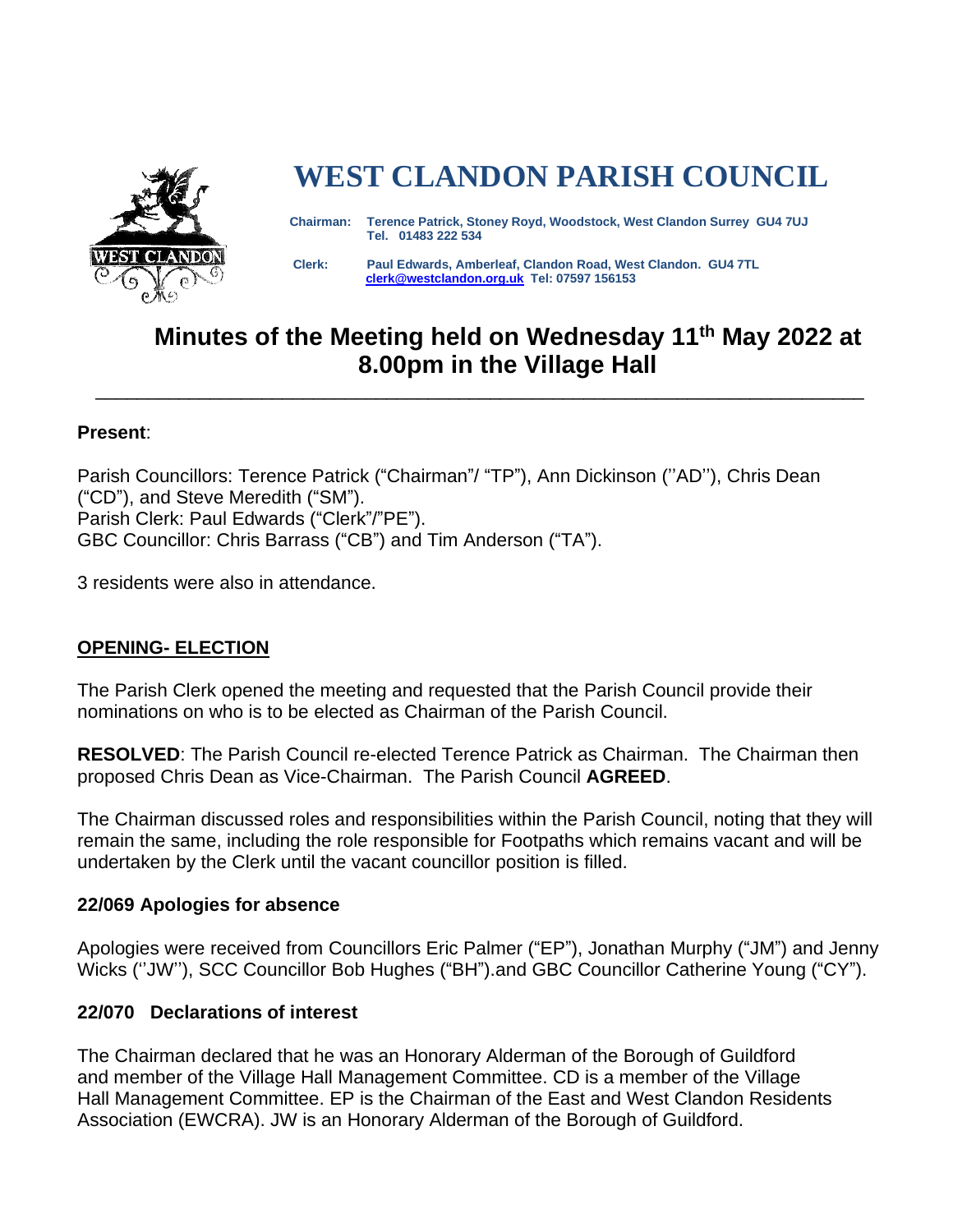## **22/071 Confirmation of the Minutes of the meeting held on April 13th 2022**

The minutes were approved without any amendments.

## **22/072 Matters arising from the meeting on April 13th 2022**

The Clerk updated on a few traffic-related matters:

- a replacement streetlamp had now been installed on The Street opposite Meadowlands
- GBC have confirmed that the Glebe bus shelter is indeed owned by the Parish Council and he will thus investigate suppliers to repair or replace it
- he is still to identify/contact suppliers for a new A247 Safety report.

Regarding a Neighbourhood Planning Committee 'thank-you' event, the Chairman asked the Clerk to talk to the RBL about a booking in June.

## **22/073 Council Correspondence Sent and Received**

The following topics relating to items of correspondence were discussed:

- Speedwatch signage this has now been installed
- Air pollution it was felt that West Clandon was not an especial outlier with anywhere else in the Borough, so unlikely to get special attention from the local authorities. However, the Clerk was requested obtain GBC's response to the resident's concern.

No other comments were made by the meeting.

## **22/074 Update on A247 site visit with SCC Cllr. Matt Furness**

The Chairman reported that he had met with Matt Furness (SCC Cabinet member responsible for Highways) and Bob Hughes for a site visit to the A247/A3 slip road and A247/Station Approach areas. Some solution options were proposed.

On the former, a 'no right turn' was suggested which would require northbound traffic to continue up to Burnt Common roundabout before doubling back to access the A3 slip road; this solution would made better once a roundabout is installed for the Garlick's Arch development access. CB suggested Surrey Highways should analyse the records of previous accidents to confirm whether this was the most appropriate solution.

On the A247/Station Approach junction, SCC Highways have confirmed that options (including traffic lights, speed tables or a single lane over the railway bridge) are on the priority 'running list' for the 2023/24 financial year.

The Council asked the Clerk to chase up SCC to confirm the solution options and 'next steps'.

As an 'fyi', the Chairman noted that he had found out from the site visit that powered traffic furniture is sourced separately from the mains supply.

## **22/075 Policies and Procedures**

The meeting discussed the updated draft Standing Orders that JM has circulated prior to the meeting. **RESOLVED**: CD proposed and AD seconded that we accept JM's updates and the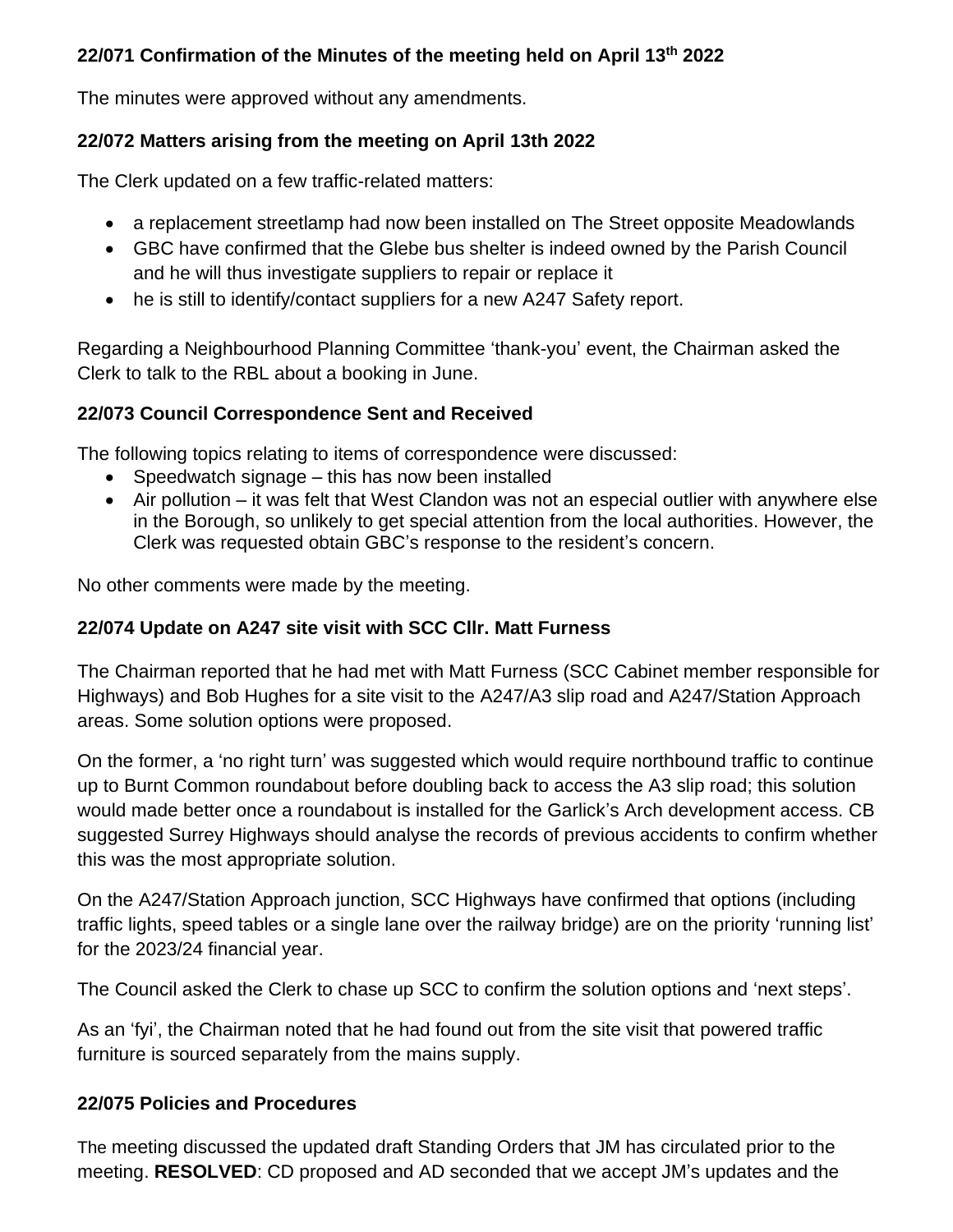meeting agreed. The Clerk will update the final Standing Order document to the councillors prior to publishing on the website.

CD noted that the Risk Assessment review was 'work-in-progress' and that he would provide an update at the next meeting.

## **22/076 Charity Report**

SM provided a verbal report on the parish's parochial charities that had been deferred from the April Annual Parish Assembly. £3000 had been received from the Henry Smith charity of which £2735 of grants have so far been paid out to parish individuals, couples, families and one organization (the Tuesday Café).

## **22/077 Planning Matters**

JM was absent from the meeting, though had previously provided the meeting with his comments on the latest planning applications and rulings. The meeting agreed with JM's view that none needed action from the Council at this point in time apart from applications 22/P/00633-4, for which the Clerk will submit JM's suggested wording to GBC.

## **22/078 Financial Matters and Approvals**

The Chairman thanked SM for undertaking the Responsible Financial Officer (RFO) duties over the past couple of years. The Clerk advised that all duties had now been transferred to him, apart from the 21/22 year-end accounts and related internal and external audit activity, which SM was still leading on. Re. the internal audit, SM noted that we need a new auditor and he is investigating local firm options.

The Clerk referred to Annex C in the meeting papers relating to the payments made during April totaling £2108.19 and the meeting approved these.

The Clerk also noted that the annual insurance was due for renewal 1<sup>st</sup> June and that the asset list will need to be reviewed to ensure it is up-to-date.

## **22/079 Garlick's Arch and other Local Plan updates**

On Garlick's Arch, it was noted that an application for site access infrastructure was expected soon.

On the Wisley Airfield development, TA believed that a ministerial decision on the M25 Junction 10 decision was expected on 12<sup>th</sup> May. With regard to development of the A247/A3 sliproad, CD noted that the developers appeared to think this was not necessary, despite it being a condition in the Guildford Local Plan.

## **22/080 Recreation Ground, Playground and Car Park**

The Clerk provided an update on behalf of EP:

- The white lining of the Recreation Ground car park has been undertaken
- Clandon school will be using the Recreation Ground on July  $8<sup>th</sup>$  for their sports day
- Nurture has now cleared the prunings pile and will shortly be strimming the bank along the A247
- 2 quotes for the replacement of the toddlers cradle swing had been received; the meeting concluded that a decision on the quotes should be deferred to the next meeting